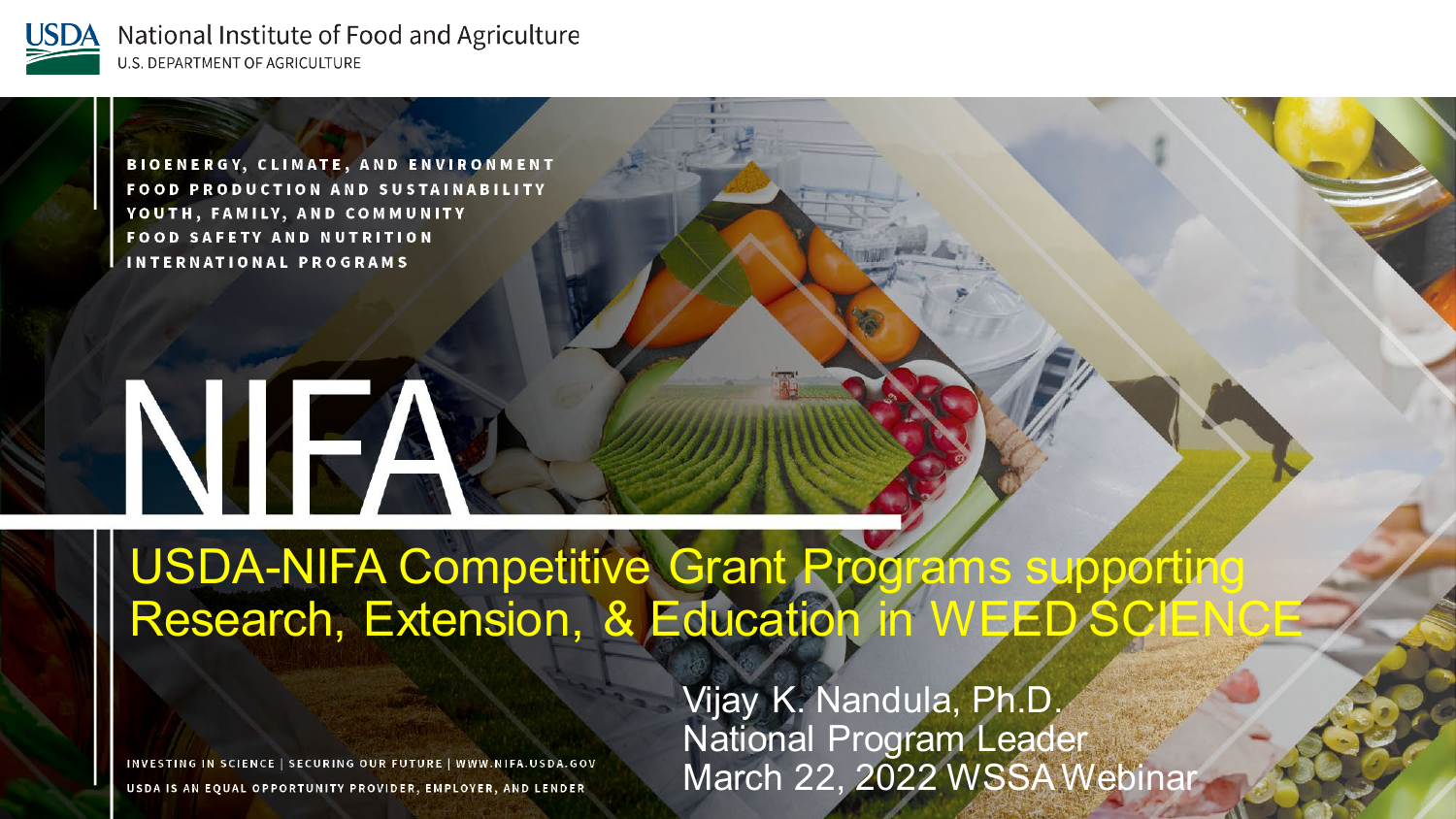

### **NIFA Competitive Grant Programs for Weed Science and Pest Management (including IPM)**

- Applied Research and Development Program area of the Crop Protection and Pest Management (CPPM) program
- Critical Agricultural Research & Extension (CARE) (Crosscutting) program of AFRI
- Pests and Beneficial Species of the Agriculture and Food Research Initiative (AFRI)
- Tactical Sciences for Agricultural Biosecurity (Crosscutting) (AFRI)
- **Methyl Bromide Transition**
- Organic programs ORG and OREI
- Specialty Crop Research Initiative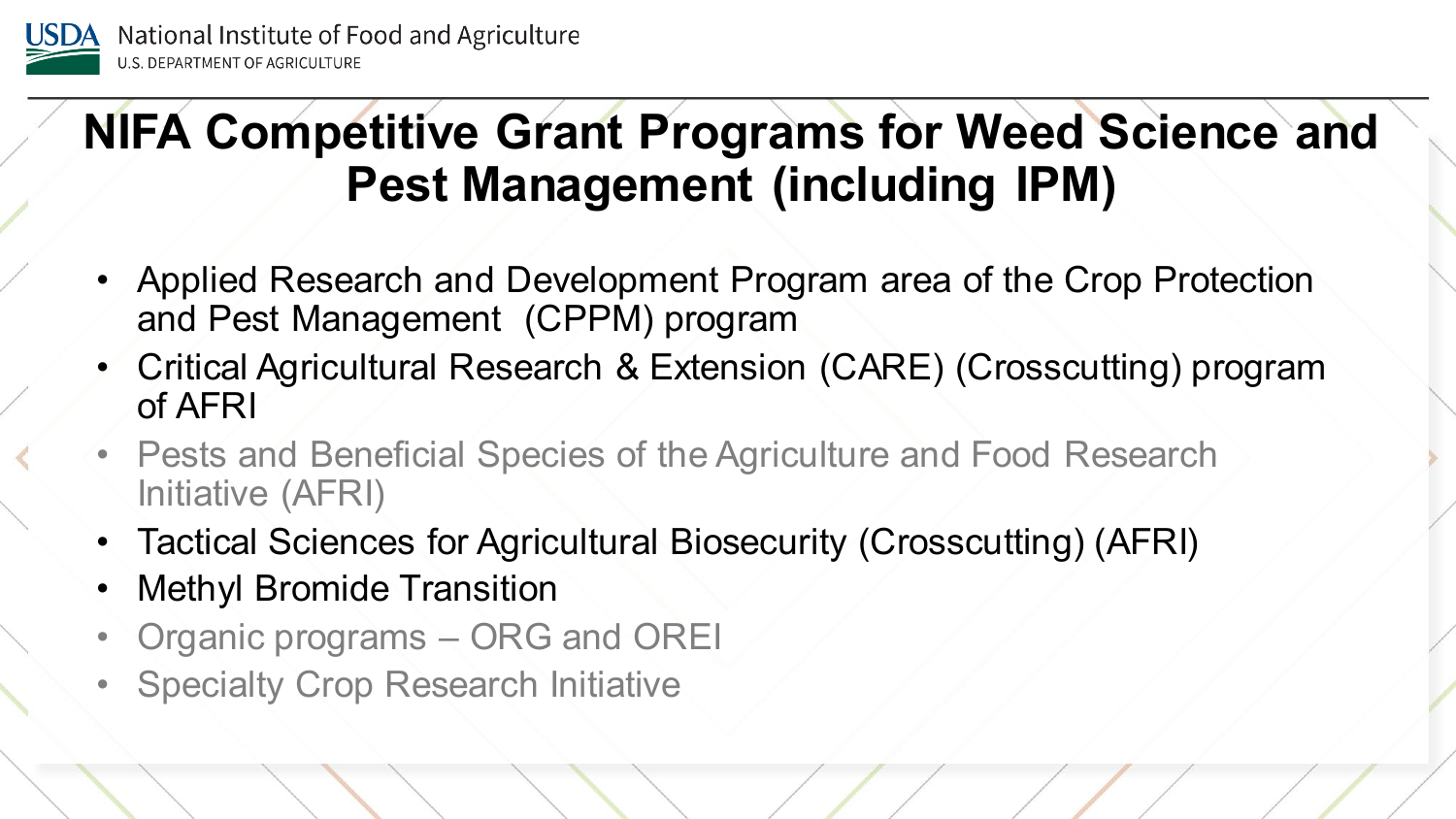

# **Additional Plant Science Programs**

- Agricultural Microbiomes in Plant Systems and Natural Resources
- Pollinator Health: Research and Application
- Sustainable Agricultural Systems
- Plant Biotic Interactions (with NSF) Interagency

#### • **Non-AFRI**

- Agricultural Genome to Phenome Initiative (AG2PI)
- Alfalfa Seed and Alfalfa Forage System Program (ASAFS)
- Biotechnology Risk Assessment Research Grants Program (BRAG)
- Global Change, Ultraviolet Radiation Monitoring and Research Program
- Small Business Innovation Research (SBIR)
- Supplemental and Alternative Crops (SAC)
- Urban, Indoor, and Emerging Agriculture (UIE)

#### • **Other programs**

- Minor Crop Pest Management Program Interregional Research Project #4 (IR-4) *Single award from NIFA*
- Sustainable Agriculture Research and Education (SARE) *Regional host institution & Coordination funded by NIFA*
- National Plant Diagnostic Network (NPDN) *Regional hubs & National Data Repository funded by NIFA*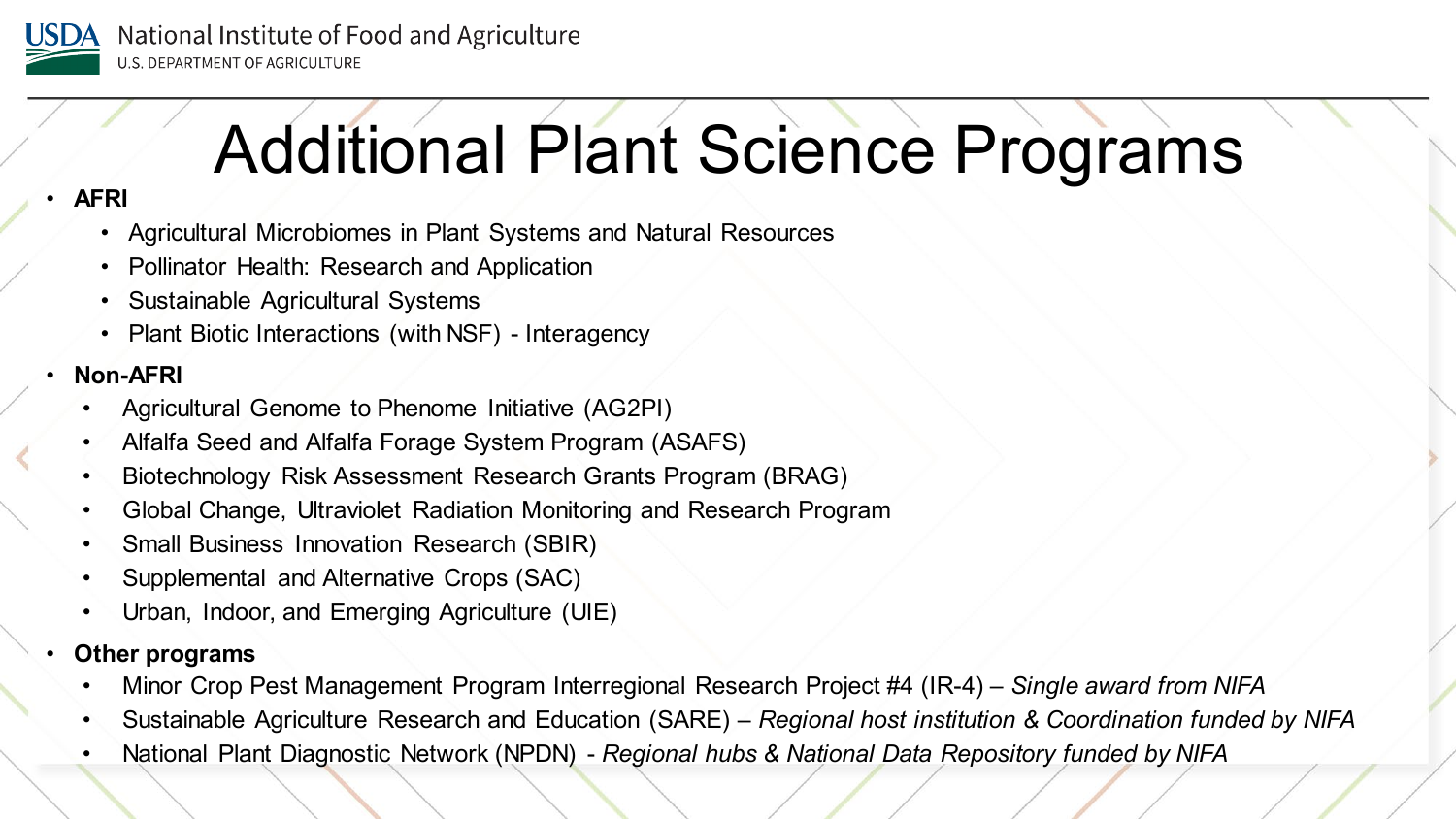

### Crop Protection and Pest Management

- The goals and objectives of CPPM are to address high priority issues related to pests including insects, nematodes, pathogens, weeds, and other pests and their management using integrated pest management (IPM) approaches at the state, regional and national levels.
- Three program areas: Applied Research and Development Program; Extension Implementation Program; Regional Coordination Program
- The ARDP funds projects for the development of new IPM tactics,<br>technologies, practices, and strategies through research (singlefunction) projects. ARDP also funds IPM adoption through research-led projects and IPM implementation through extension-led projects. Annual RFA opens and closes in the 2<sup>nd</sup> quarter of the FY.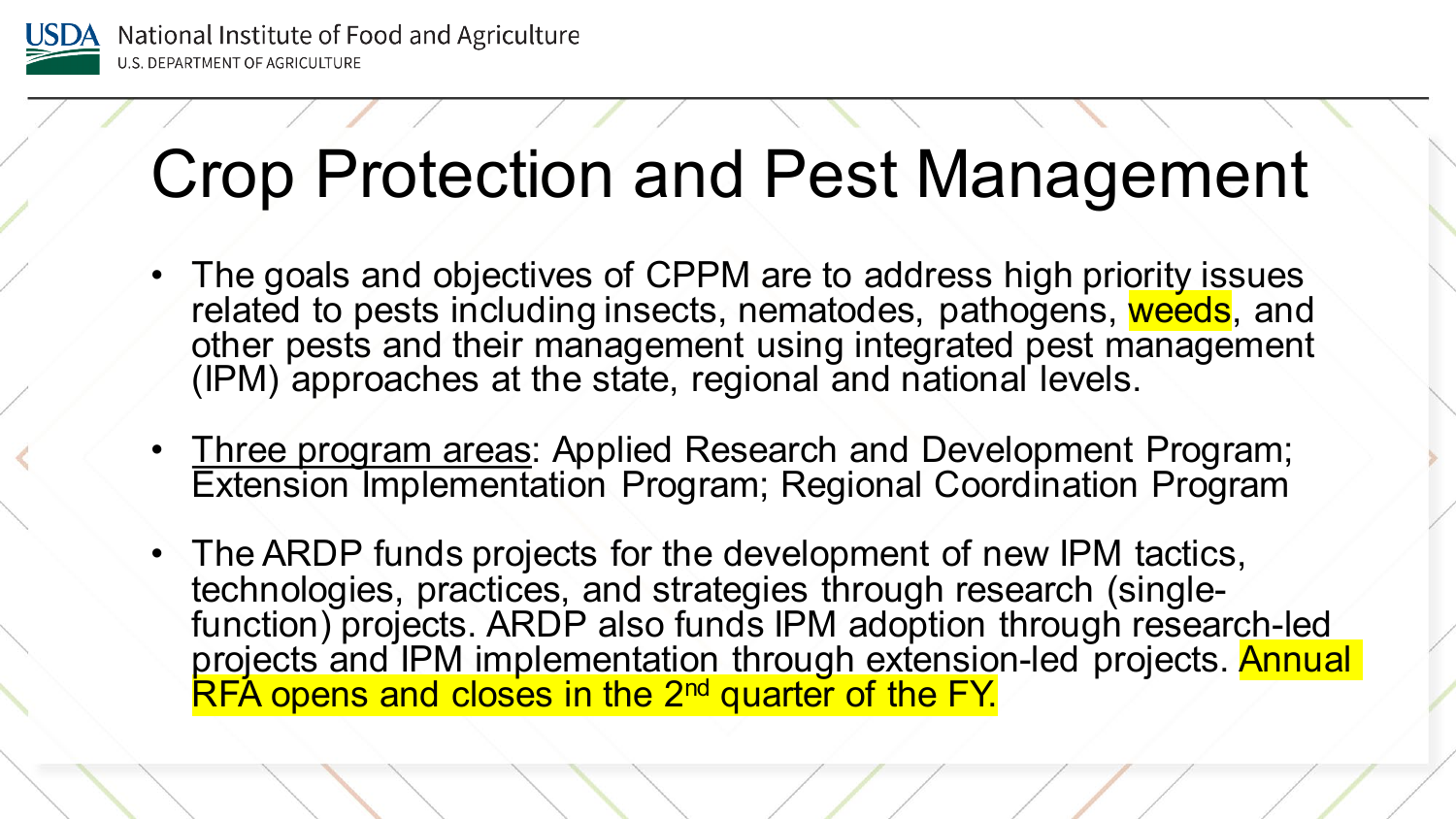

### Crop Protection and Pest Management



**2014-21 CPPM Total Program Areas Payment (approximate) to States**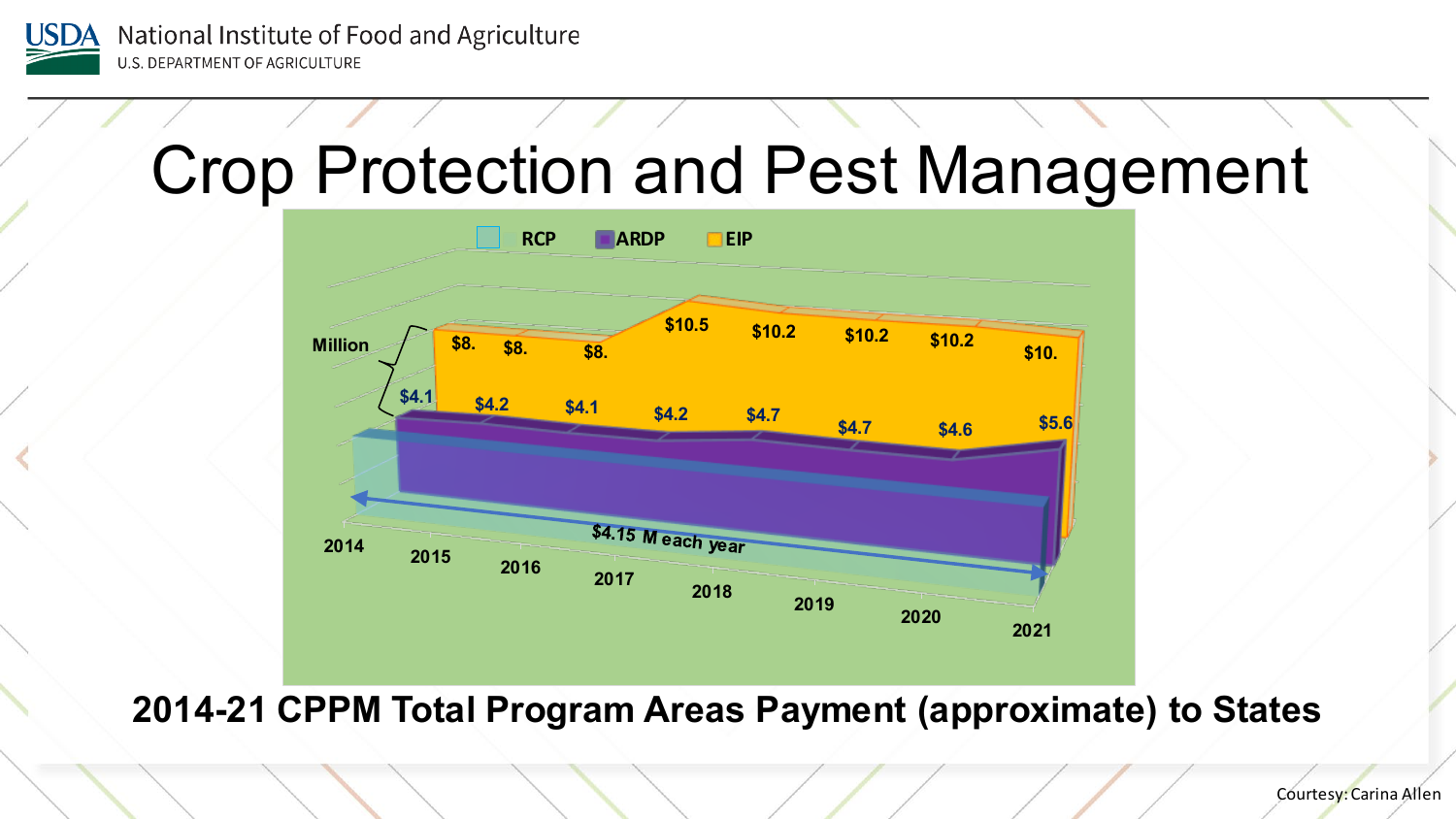

### Crop Protection and Pest Management



**ARDP Success Rate per Fiscal Year**

Courtesy: Carina Allen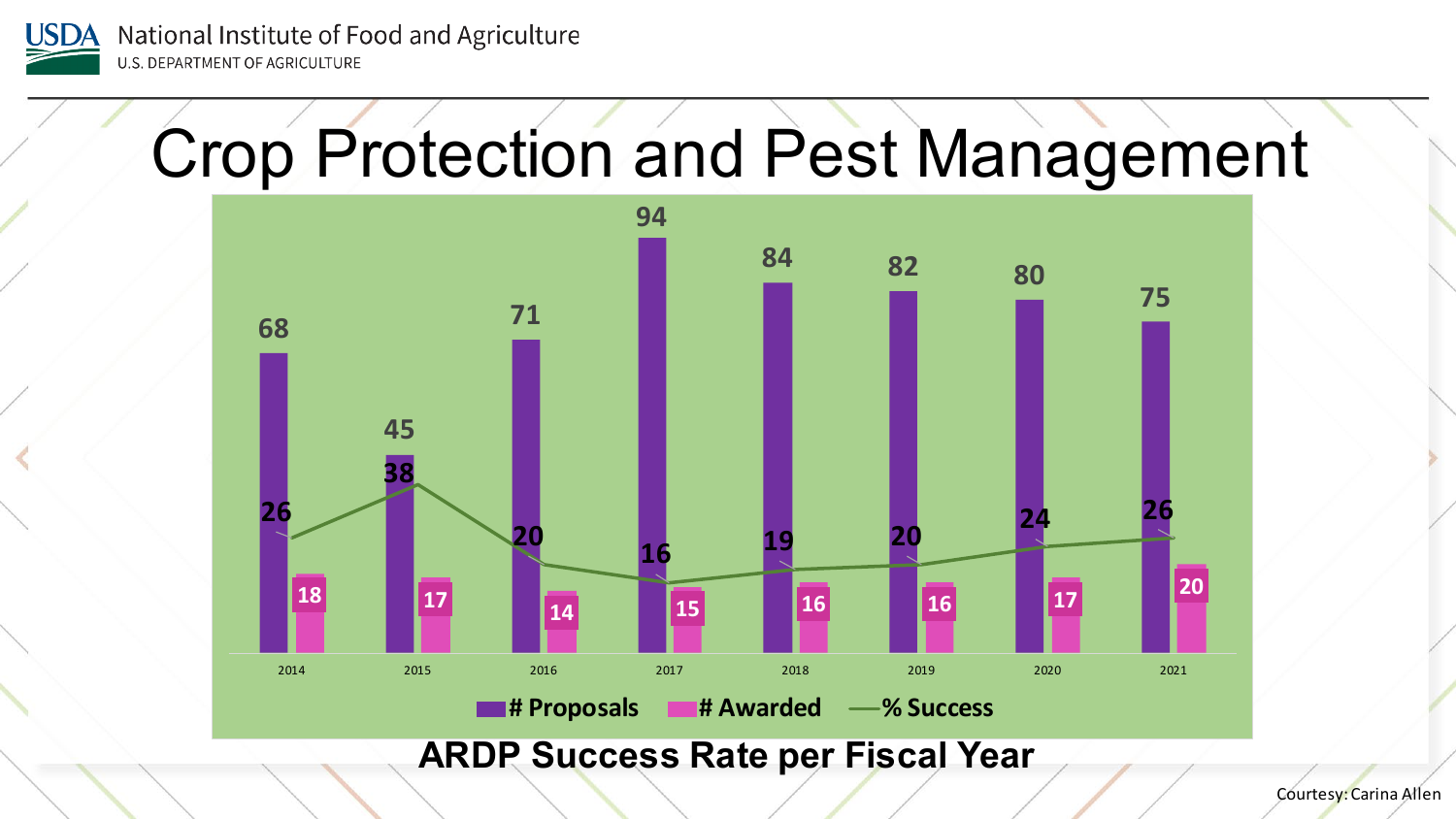

## ARDP–Weed Science related Awards (2019-21)

| Year | Total |    | <b>Awards Awards-WS</b> |  |
|------|-------|----|-------------------------|--|
| 2019 | 82    | 16 |                         |  |

Integrated And Cooperative Russian Thistle (Salsola Tragus) Management In The Semi-Arid Pacific Northwest Developing Non-Chemical Harvest Weed Seed Control Strategies In Dryland Crops

#### **2020 80 17 5**

Interacting agricultural pests. Joint management of Bromus tectorum and Fusarium crown rot in small grain systems Using Spring-Seeded Grass Cover Crops to Reduce Herbicide Inputs in Plasticulture Production Effect of Cultural Strategies and Application Technologies on Weed Control in Flooded and Furrow-Irrigated Rice Building Geo-Spatial Databases to Improve the Precision of Cover Crops as an IWM Tool Developing Non-Chemical Weed Control In Hazelnut - Comparing Saturated Steam And Electric Weed Control

#### **2021 75 20 7**

Integrating Ecological Tactics to Manage Herbicide-Resistant Pigweeds in Major U.S. Soybean Production Regions Allelopathic Covers Crops For Pest Suppression In Chile Pepper In The Southwest Integrated Weed Management in Hemp: A Multistate Effort to Evaluate Practices and Develop Recommendations Integrating high-residue cover crop and residual herbicide tactics to improve herbicide-resistance management in Mid-Atlantic field crops. Using biosolarization, cover cropping, and strip tillage to improve pest suppression Turning the combine from a weed seed spreader into a weed seed predator Band steam application for weed and disease control in vegetable crops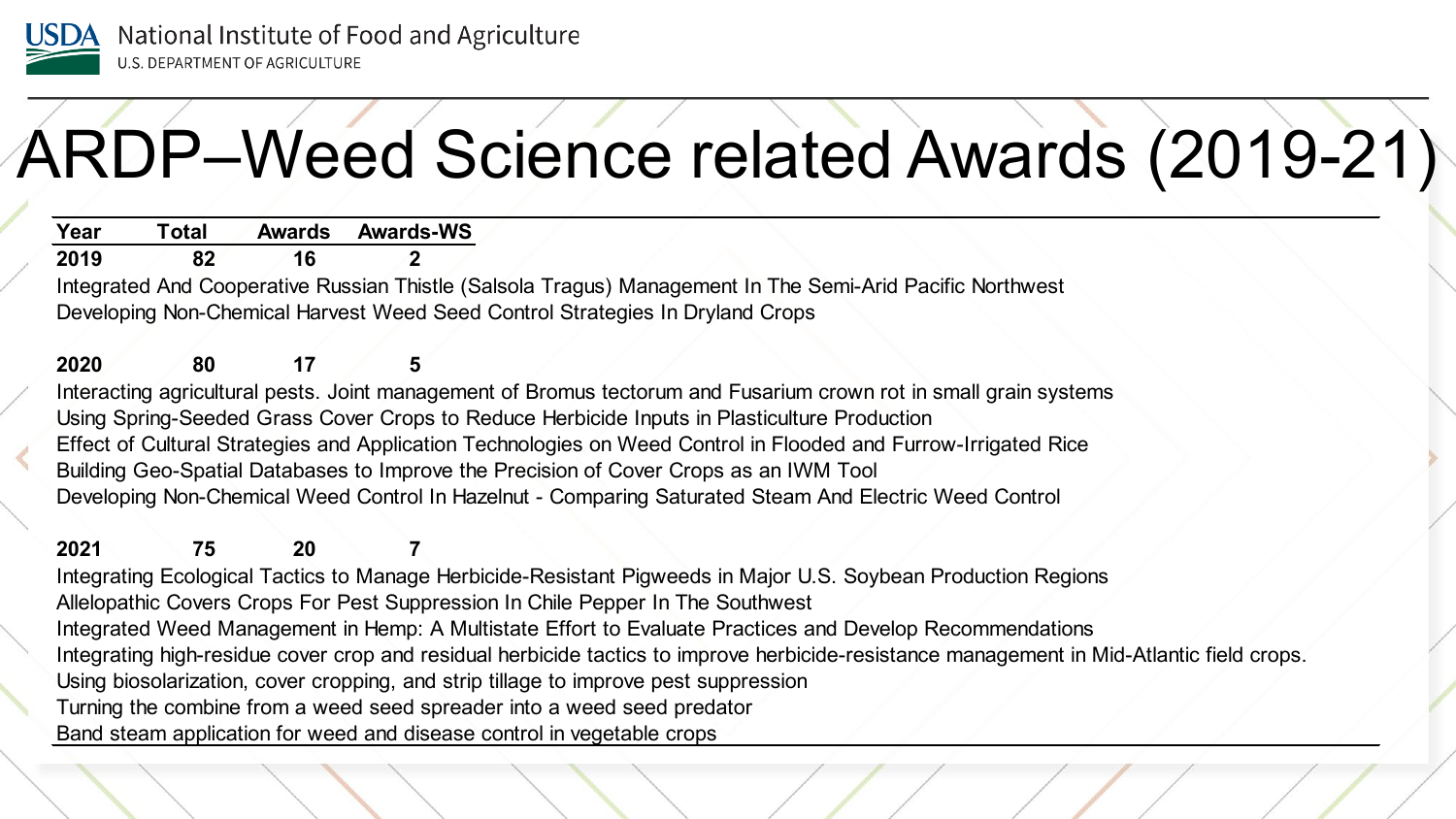

### **Agriculture and Food Research Initiative Foundational and Applied Science Program**

- The Agriculture and Food Research Initiative (AFRI) is America's flagship competitive grants program that provides funding for fundamental and applied research, education, and extension projects in the food and agricultural sciences. In this RFA, NIFA requests applications for six AFRI priority areas through the Foundational and Applied Science Program for FY2022. The goal of this program is to invest in agricultural production research, education, and extension projects for more sustainable, productive and economically viable plant and animal production systems.
- **RFA -** [https://nifa.usda.gov/sites/default/files/rfa/FY22-AFRI-FAS-RFA-508-](https://nifa.usda.gov/sites/default/files/rfa/FY22-AFRI-FAS-RFA-508-Fv2.pdf) Fv2.pdf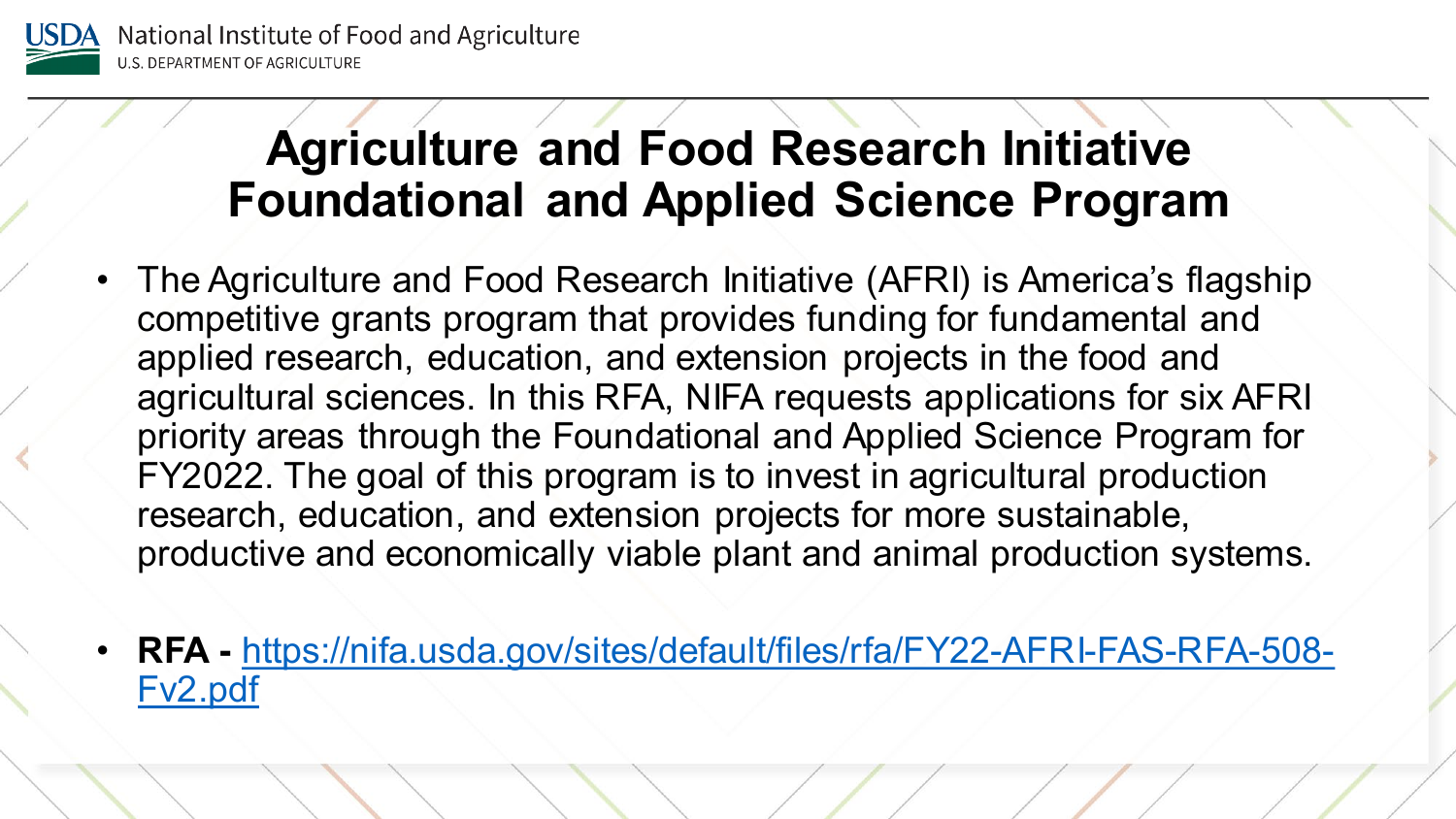

### Farm Bill Priorities

- Plant health and production and plant products
- Animal health and production and animal products
- Food safety, nutrition, and health
- Bioenergy, natural resources, and environment
- Agriculture systems and technology
- Agriculture economics and rural communities

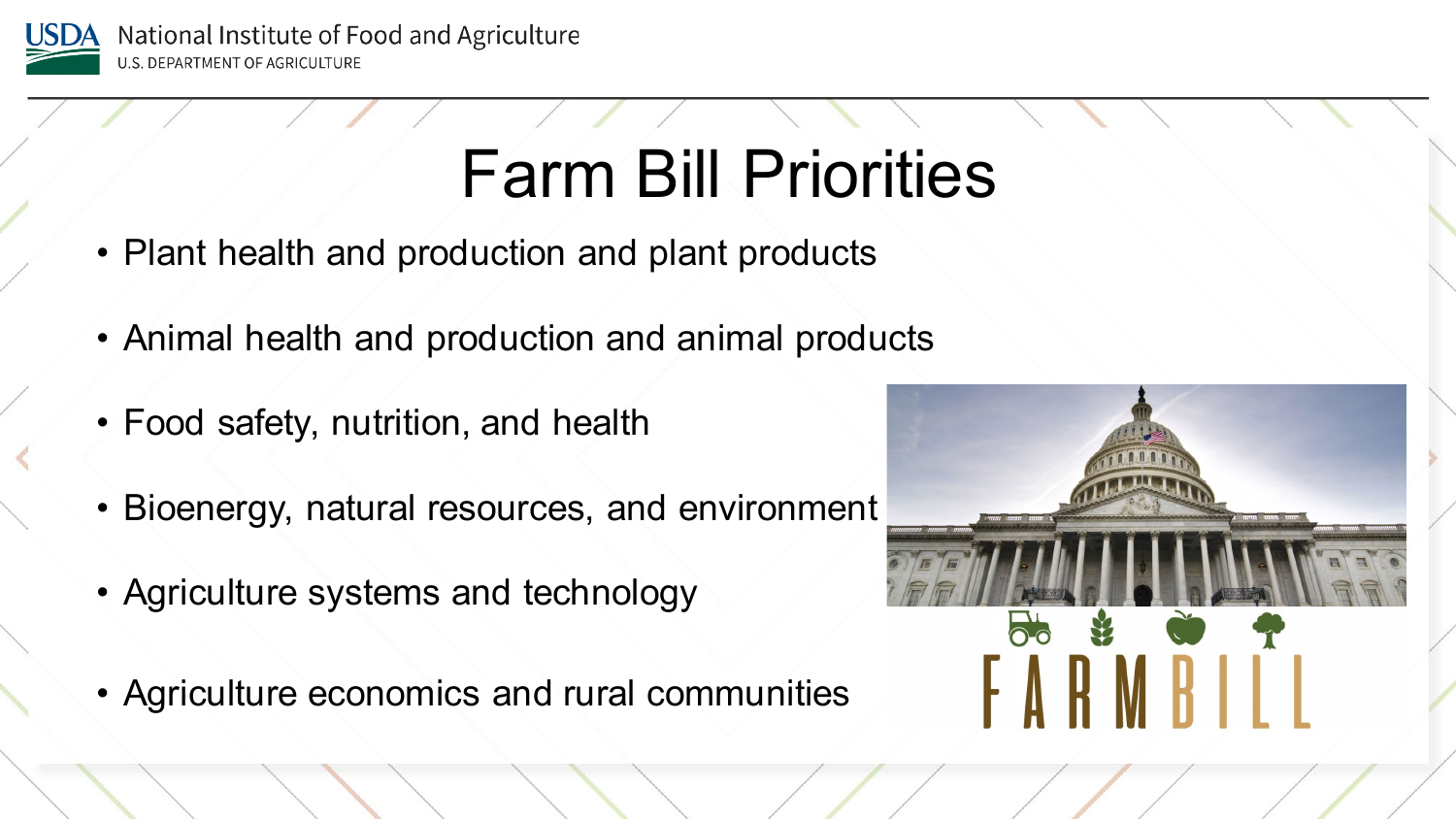

### Critical Agricultural Research & Extension (CARE)(Crosscutting)

- **Goal:** address critical challenges and opportunities that research and extension, together, can address to improve the nation's agricultural and food systems
- **Project Types:** Integrated (research and extension) Projects only
- **Grant Types:** Standard and FASE (Strengthening Standard and New Investigator) Grants only
- **Application Deadline:** September 15, 2022 (5:00 pm ET)
- Contact: Vijay Nandula [vijay.nandula@usda.gov](mailto:vijay.nandula@usda.gov)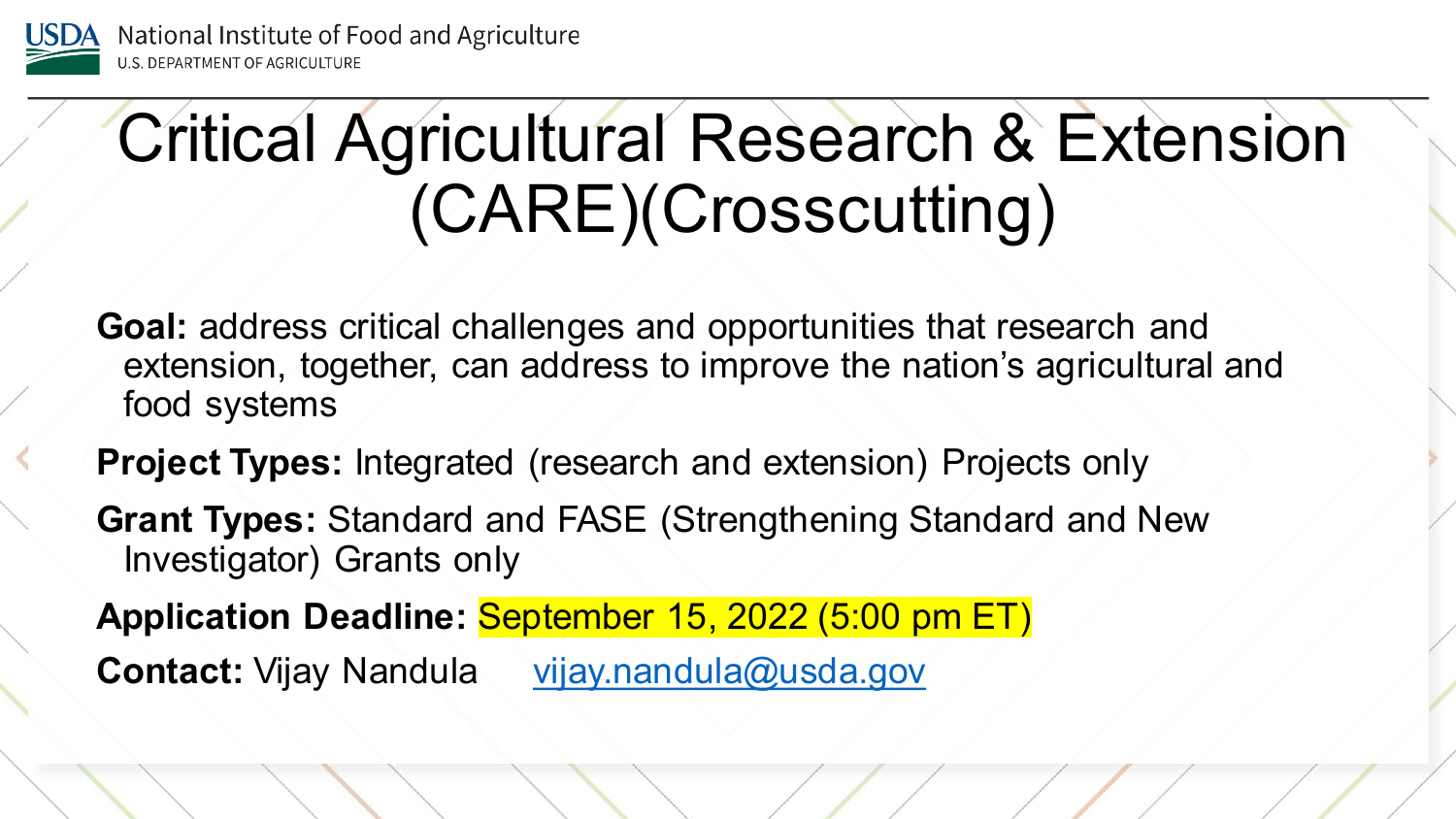

### Critical Agricultural Research & Extension

#### 2014-2020: 391 Total Proposals Received- 130 Projects Funded

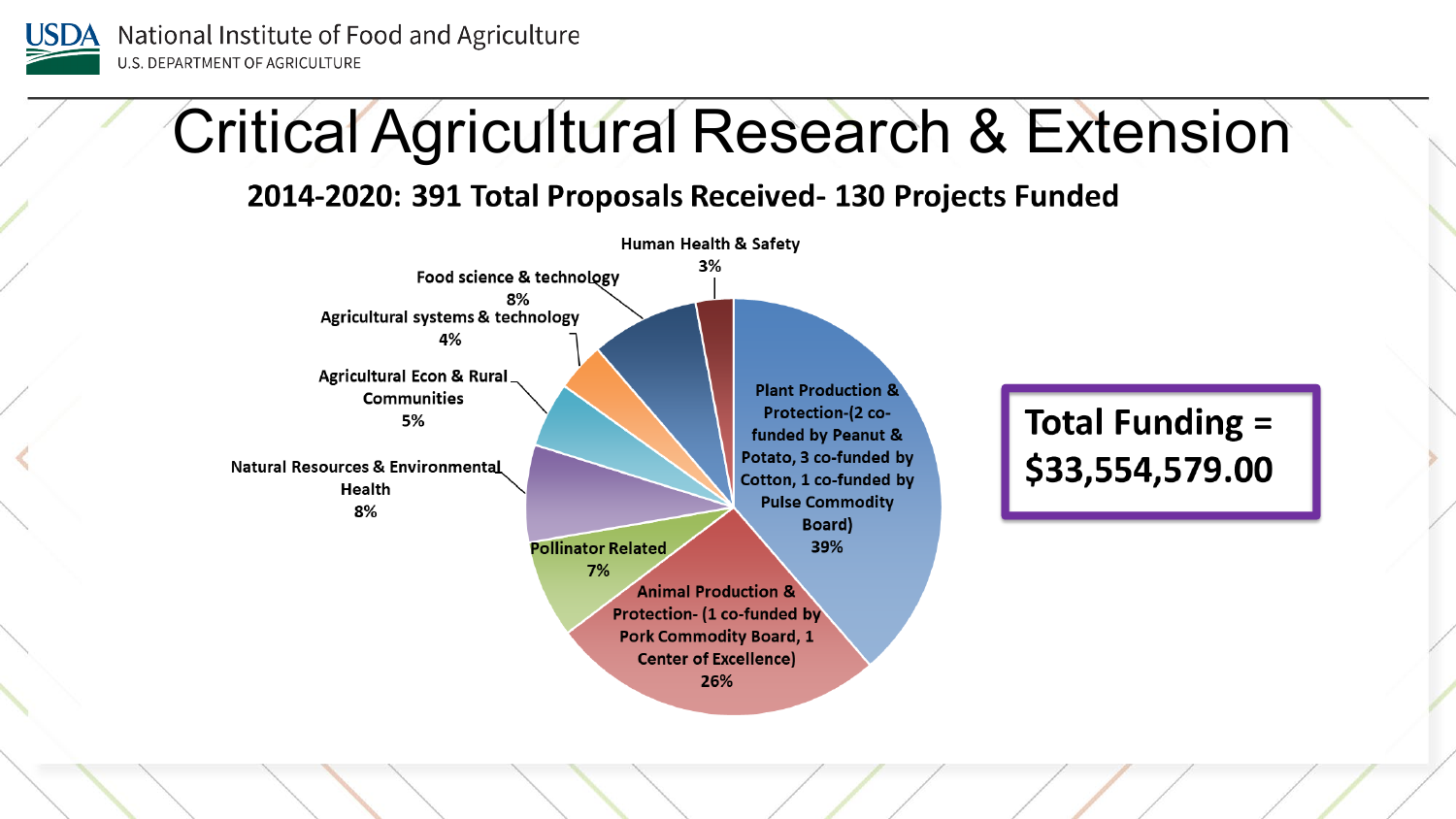

### AFRI: Tactical Sciences for Agricultural Biosecurity (Crosscutting)

**Goal:** Focuses on increasing national capacity to prevent, rapidly detect, and respond to biological threats to the U.S. agriculture and food supply.

**Project Types:** Research, Extension, and Integrated Projects only

**Grant Types:** Standard, Conference, and FASE (Strengthening Standard, New Investigator, Strengthening Conference, Seed, Equipment, and Sabbatical) Grants Only

Application Deadline: **tober 20, 2022 (5:00pm ET) Contacts: Amer Fayad [amer.fayad@usda.gov](mailto:amer.fayad@usda.gov)**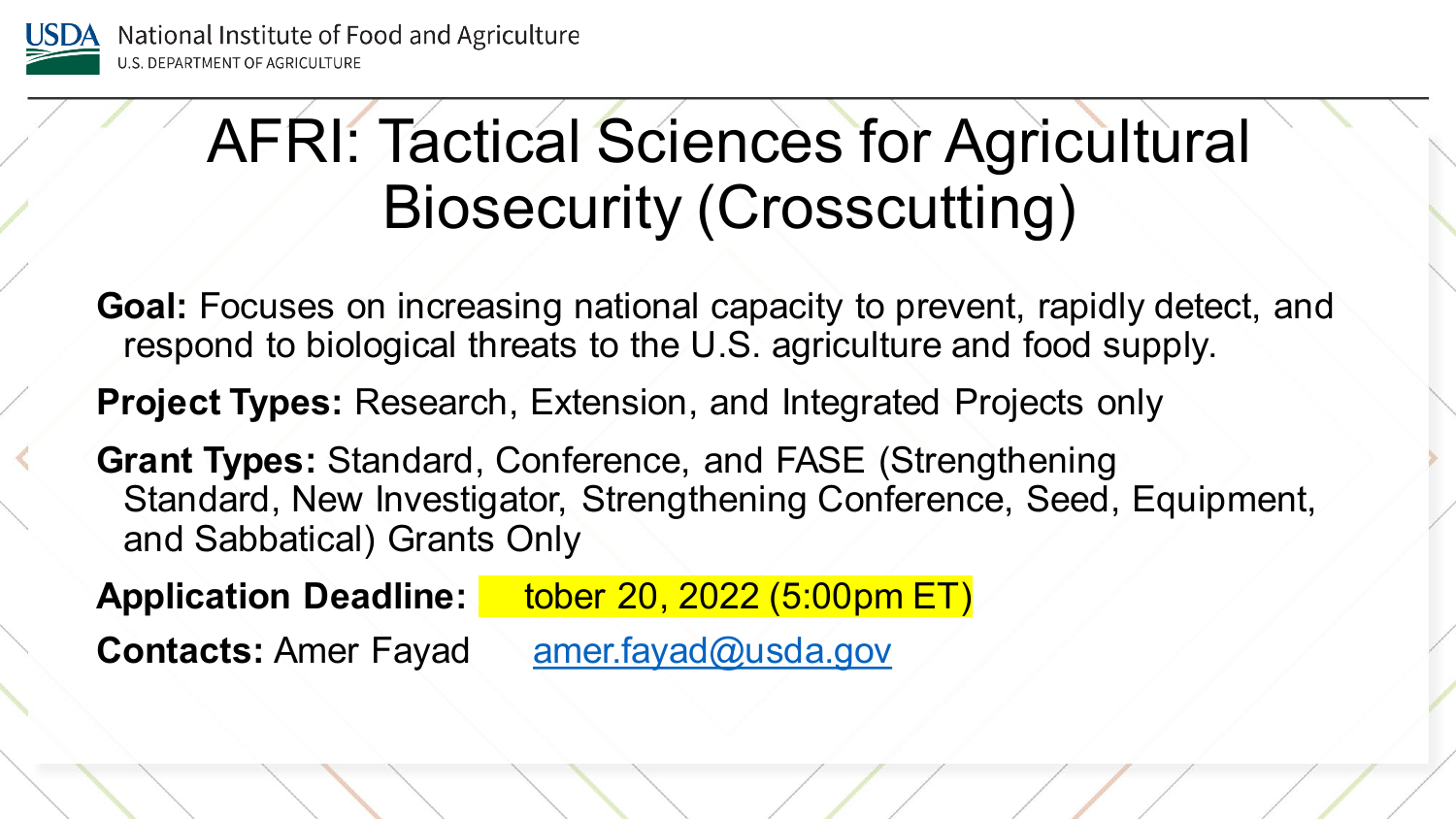

### Methyl Bromide Transition

- The MBT addresses the immediate needs and the costs of transition that have resulted from the phase-out of the pesticide methyl bromide. The program focuses on integrated commercial-scale research on methyl bromide alternatives and associated extension activity that will foster the adoption of these solutions. Projects should cover a broad range of new methodologies, technologies, systems, and strategies for controlling economically important pests for which methyl bromide has been the only effective pest control option.
- RFA for FY2022 closes on March 17, 2022.
- Contact: Amer Fayad [amer.fayad@usda.gov](mailto:amer.fayad@usda.gov)